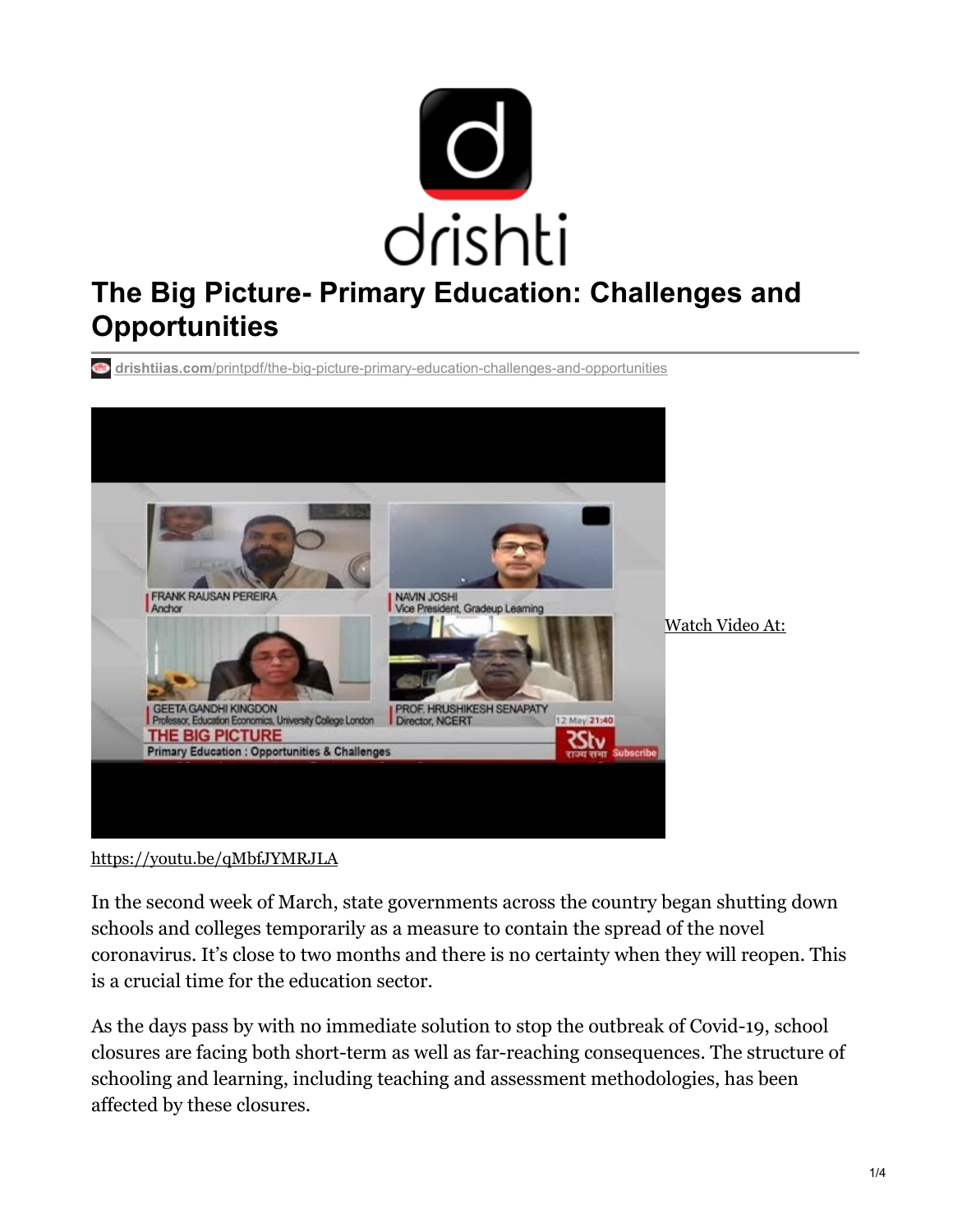#### **Impact of the Pandemic on Primary Education**

- **Connectivity and Resources issues:** Many students from villages and from economically backward backgrounds are facing a serious issue in keeping up with online education.
	- Only a handful of private schools could adopt online teaching methods. Their low-income private and government school counterparts, on the other hand, have completely shut down for not having access to e-learning solutions.
	- The students, in addition to the missed opportunities for learning, no longer have access to healthy meals during this time and are subject to economic and social stress.
	- The pandemic has significantly disrupted the higher education sector as well, which is a critical determinant of a country's economic future.
- **Unpreparedness towards digitized environment:** Many teachers and parents are facing challenges in coping with the new mode of teaching and learning.
	- Despite so much push for a digital India, sustained push for digitisation of education and training of teachers to deal with it has been lacking.
	- Technological investment in the education sector has been abysmally low.
- **Parental support issues:** Many kids face a hostile environment at home where the family members are engaged in quarreling and altercations with each other. This kind of surroundings adversely affects the mental health of children and also brings down their learning outcomes.

## **Opportunities and Challenges**

- **Guided learning through technology:** This lockdown and a shift towards tech platforms can ensure a shift towards guided, cooperative learning as opposed to the rote learning of classrooms.
	- Game-based or puzzle-based learning would help in stimulating interest.
	- <sup>o</sup> It needs to be supplemented by integral familial involvement at home with board games or an informal discussion.
	- Teachers can guide the parents about various creative assignments through smartphones or even simple mobile phones.
	- Increased communication between the teachers and parents is much needed in this hour.
- **Interactive learning through tech-based platforms:** Many tech-based platforms like go prep etc are working towards making education interactive and engaging.
	- These platforms through animated videos and tech-based AI programs enhance the core value of learning and critical thinking.
	- The objective is to make learning enjoyable and develop in them the desire to continue learning: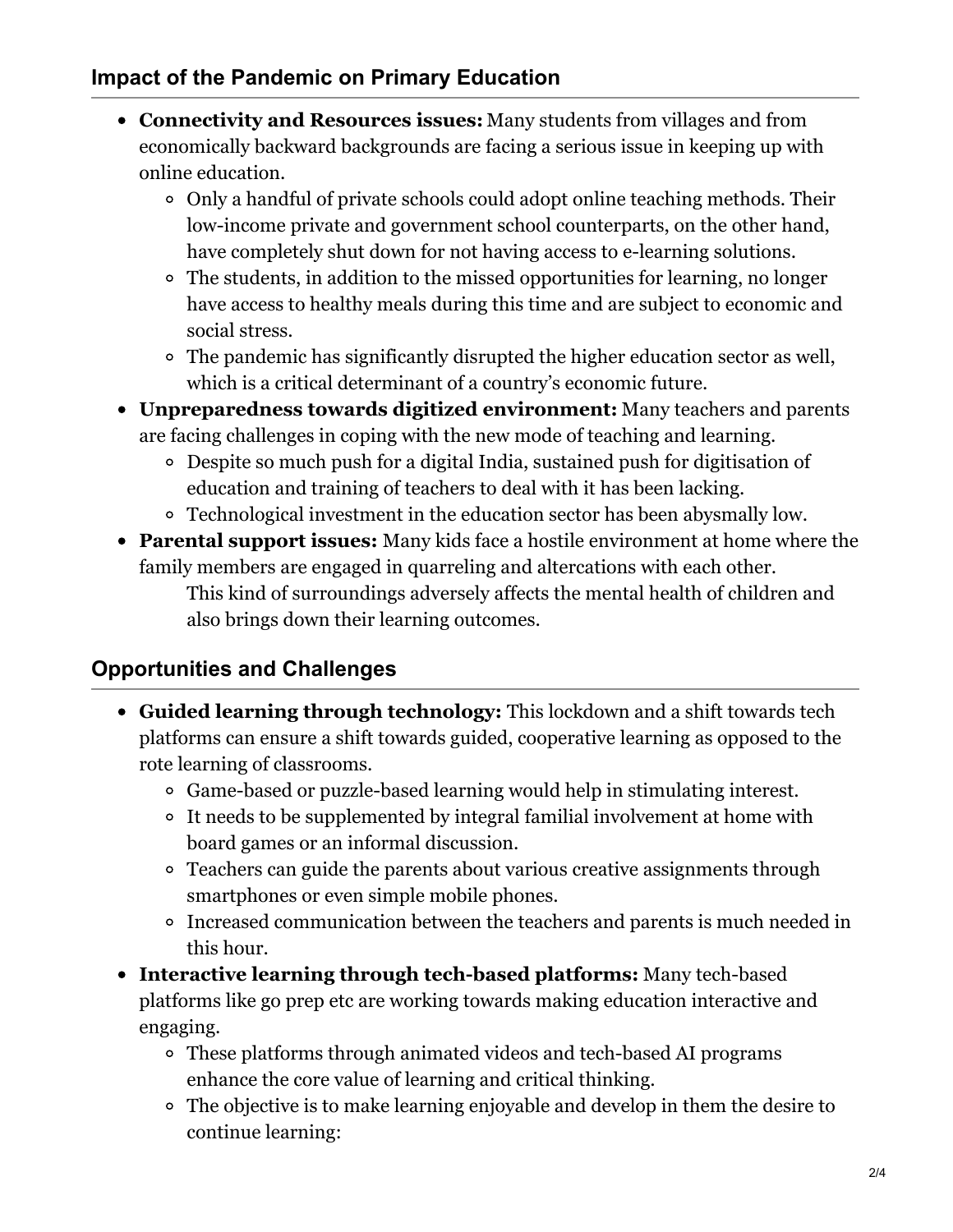- **Initiatives by NCERT:** The National Council of Educational Research and Training (NCERT) has developed an alternative academic calendar for school students to engage them meaningfully as they stay at home during the lockdown.
	- The calendar provides guidelines to teachers on the use of various technological tools and social media tools available for imparting education in fun-filled, interesting ways, which can be used by the learner to learn even while at home.
	- It also takes into account the lack of internet connectivity and thus the calendar advises teachers to further guide parents and students through SMS on mobile phones or mobile calls.
	- Ministry of Human Resource Development (MHRD) in collaboration with the NCERT has launched **e-Pathshala online portal** and mobile app through which students can decode NCERT chapters.
	- The Kendriya Vidyalaya Sangathan has deployed its **SWAYAM Prabha portal** which has lectures on DTH [\(direct-to-home\)](https://www.drishtiias.com/daily-updates/daily-news-analysis/online-classes-due-to-covid-19) and online, to help students.

### **e-Pathshala**

- e-Pathshala was launched in 2015 with an aim to promote self-learning among the school students.
- The portal hosts various school teachers, researchers, experts, parents, and most importantly students who can access the facility of resolving their queries.
- Students who have registered to the e-Pathshala online portal or mobile app can access educational material, including textbooks, audio, video, periodicals, and a variety of other print and non-print materials.
- There are no charges to access the e-learning source.
- It can be accessed through the desktop, laptop, or mobile.

### **SWAYAM Prabha**

- It is an initiative of the Ministry of Human Resources Development to provide 32 High-Quality Educational Channels through DTH across the length and breadth of the country on a 24X7 basis.
- It has curriculum-based course content covering diverse disciplines.
- This is primarily aimed at making quality learning resources accessible to remote areas where internet availability is still a challenge.
- The DTH channels are using the GSAT-15 satellite for programme telecasts.

## **Way Forward**